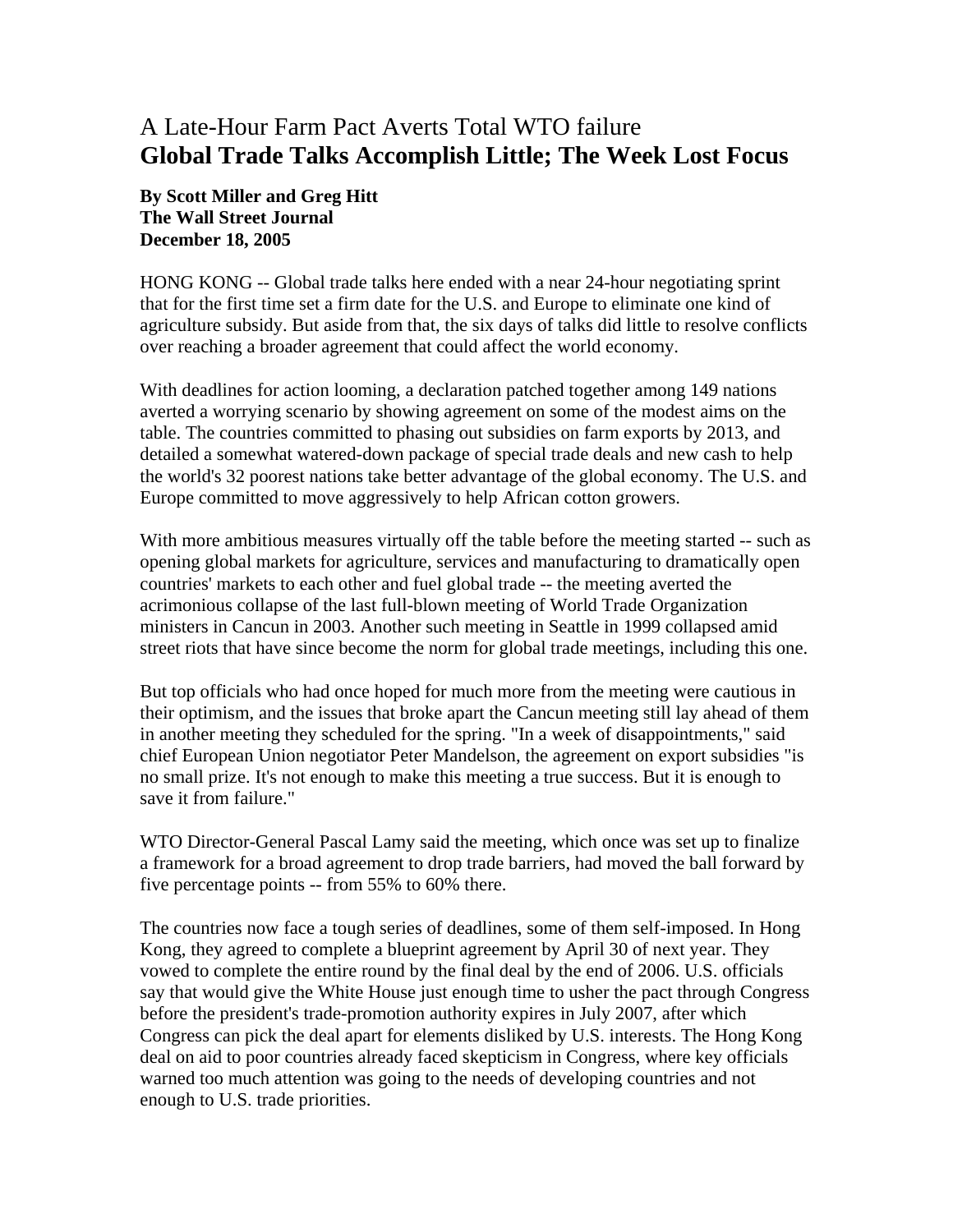Hong Kong sets a discouraging tone for a spring meeting. What should have been minor issues, such as the agreement on ending export subsidies, ended up dominating the talks, with the broader questions virtually untouched. Diplomats estimate that of the 100 hours or so that were spent in so-called green-room negotiations -- meetings of 30 to 40 key ministers -- 20% of the time was devoted to setting a date to end the subsidies. Ministers had already agreed almost 18 months ago to eliminate them; all that was missing was a target date.

The decision will mean the EU will have to stop paying farmers  $\epsilon$ 2.5 billion to  $\epsilon$ 3 billion a year, or roughly \$3 billion to \$3.6 billion, in export subsidies that covered the difference between higher European prices and lower world prices. It was less clear how wording in the agreement will apply to U.S export programs, because the U.S. provides most of its export aid in the form of food assistance and export credits to help finance trade. The relief agency Oxfam International estimates the U.S. will now need to eliminate about \$200 million of export credits that helped finance trade.

Oxfam also estimates the Hong Kong agreement means the U.S. will be forced to change portions of its food-aid program, in which farmers are paid for crops donated to poor countries. The meeting's draft declaration said food-aid programs should be allowed to continue to provide food in emergencies. It went on to say that food aid couldn't be used to subsidize farmers. The U.S. typically donates about \$1 billion to \$3 billion worth of food to poor countries a year. Most recently about 30% to 40% of the U.S. program has been used to help countries that didn't face a real emergency, Oxfam said. Exact details of how to change food aid are to be worked out over the next few months.

Difficulties in achieving a consensus among its diverse membership forced WTO members to other compromises. For example, what was once seen as the centerpiece of the meeting, granting the WTO's 32 poorest countries duty-free, quota-free access to rich markets, had to be diluted due to worries from the U.S. and Japan. Washington, for example, fears U.S. markets would be swamped with textiles from Bangladesh and Cambodia.

Under the plan approved yesterday, countries will be able to maintain normal tariffs on up to three percent of the products they import from those countries. That is more than many developing countries wanted. But it is also a narrow enough exemption that it appears certain to stir opposition from U.S. farm and textile producers, two influential lobbies in Washington.

The gathering, likewise, left loopholes in a cotton pact. In a nod toward cotton growers in sub-Saharan Africa, the U.S. committed to end export subsidies for cotton by the end of next year. But WTO members left open the larger issue of how and when domestic subsidies on cotton should be reduced, although the U.S. did vow to move more aggressively to control cotton subsidies than its other farm products. The text also calls for WTO leadership to explore the creation of a special program to help African nations cope with unexpected swings in income from the change.